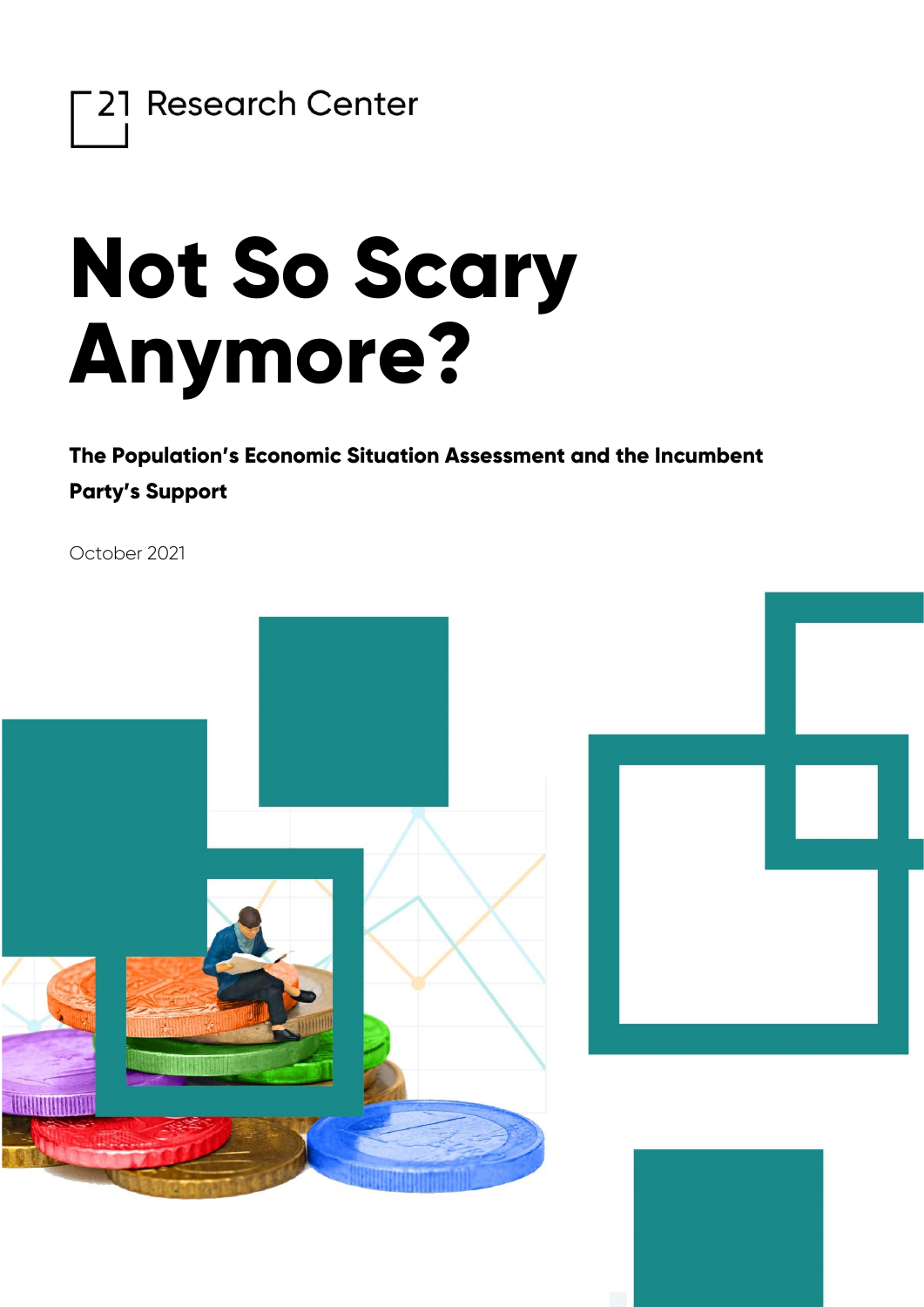## **Executive Summary**

**In March, 21 Research Center published its [monthly analysis](https://21kutatokozpont.hu/wp-content/uploads/2021/03/bizalmi_21marc.pdf) examining the relationship between the population's economic expectations, certain important financial changes affecting the country's financial and social situation, and the support of the respective incumbent parties.**

After three months, the [GKI consumer confidence index](https://www.gki.hu/language/hu/2021/10/24/oktoberben-keteves-csucsara-emelkedett-a-gki-konjunkturaindexe/) increased significantly (-15.2) in October - despite the approach of another Covid-19 wave -, thereby nearing the values measured in June (-14.5) which are the highest since the beginning of the pandemic. However, there has been a slight decline in the popularity of the governing parties.

Albeit approaching the pre-pandemic values, the situation in October is similar to that in [June:](https://21kutatokozpont.hu/wp-content/uploads/2021/07/bizalmi_21jun_2.pdf) the government was unable to benefit from the more favorable consumer assessment.

## **Recent Trends**

Consumer expectations clearly improved by October, while the ruling party's popularity deteriorated somewhat on both bases measured.

In comparison to the previous month, more detailed data on the population's economic expectations indicate that individuals' perception of their own financial situation as well as their opinion on the possibility of purchasing high-value goods significantly improved. In addition, the population's own economic situation assessment has not been this favourable since 2019. Other positive trends can be observed in the public's assessment of the economic situation of the country or in individuals' perceived ability to save for next year, which has been consistently improving for the last six months. An interesting nuance, however, concerns inflation expectations which remained high since September, and the unemployment rate which slightly deteriorated.

After a decline, support for the ruling party rose to 45 percent amongst party voters and 34 percent amongst all groups of voting age by October. The party's popularity therefore followed the deterioration of the consumer index with a slight lag.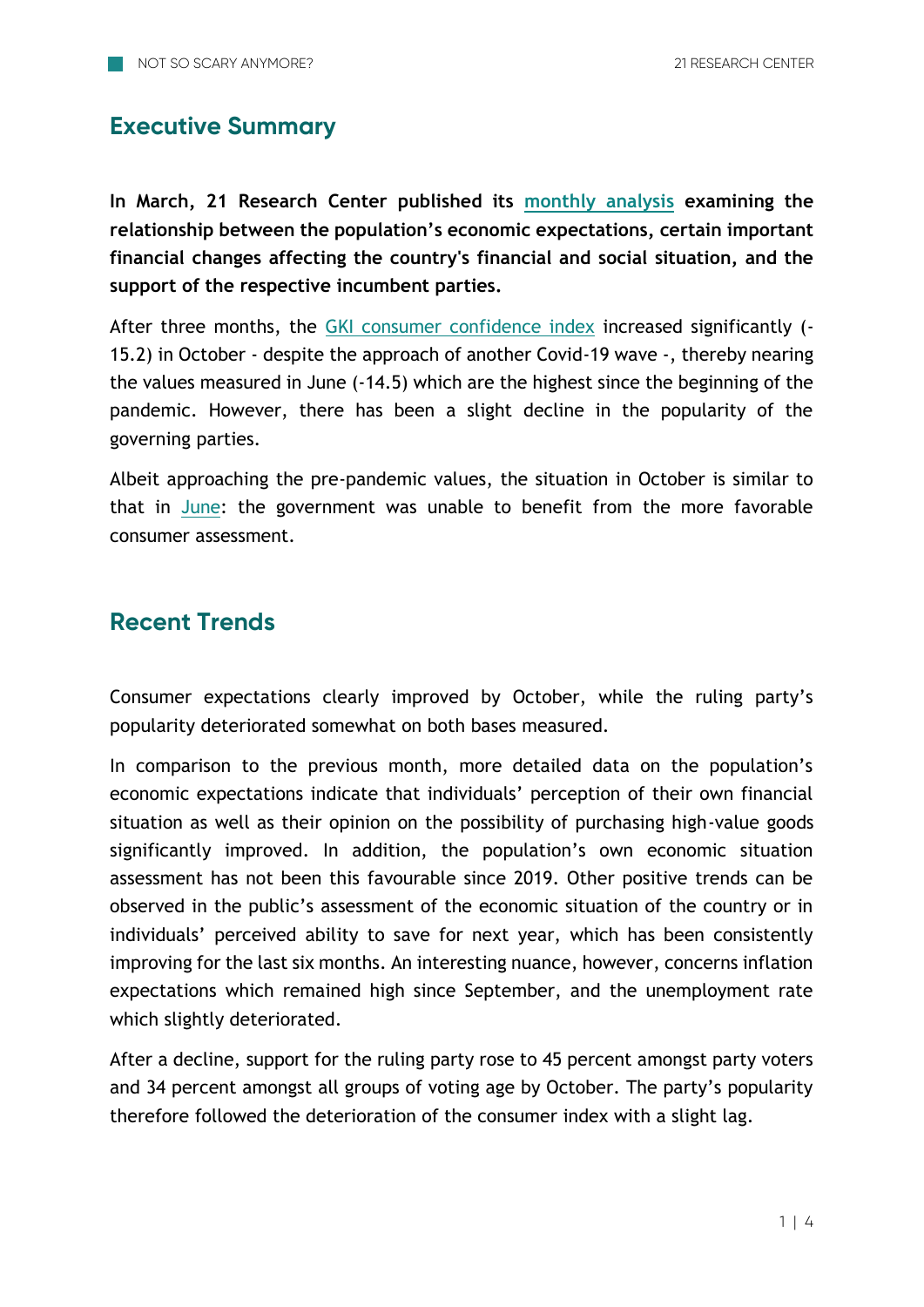

Source: Závecz Research Piac- és Társadalomkutató Intézet (Závecz Research Institute for Market and Social Research) GKI Gazdaságkutató Zrt. (GKI Economic Research Co.)

Since the beginning of 2021, the support of Fidesz has been fluctuating but not to the extent the consumer index has - as illustrated by its latest peak. In October, the two indicators we examined began to converge as a result of this increase in the movement of the consumer confidence index and the one-to-two percent drop in government data.

## **About Causes**

According to the [study](https://www.ipsos.com/hu-hu/negyedik-hullam-mar-nem-ijeszti-meg-lakossagot) published by Ipsos in October, the population was increasingly certain that the fourth wave of the pandemic would occur, and yet they were less cautious in their daily lives than during previous times with a high rate of infections. The results indicate that Hungarians expected that the pandemic would intensify but they did not deem restrictions to be proper guarantees of security.

As shown in our previous [analysis,](https://21kutatokozpont.hu/wp-content/uploads/2020/06/Fidesz_titok_21_Kutat%C3%B3k%C3%B6zpont_tanulm%C3%A1ny.pdf) pandemic management and restrictions influence the population's assessment of the economic situation and the governing party, Fidesz. After lifting the restrictions in the summer, the government did not introduce the usual precautionary measures taken in previous waves until the first half of